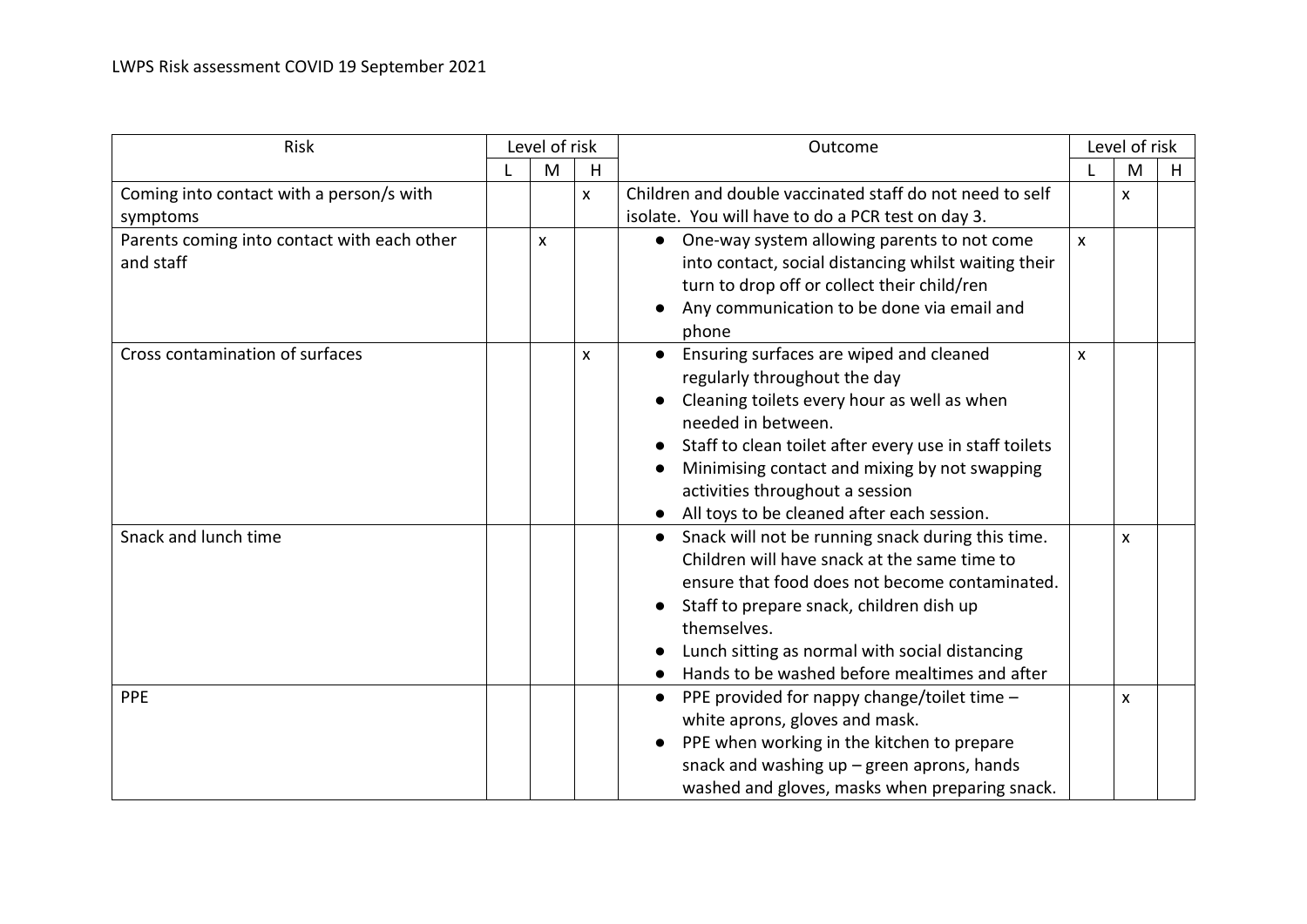|                                                                          |   | • Fluid resistant face masks for when a child<br>becomes unwell with symptoms (for the staff<br>who will be monitoring the child)                                                                                  |   |
|--------------------------------------------------------------------------|---|--------------------------------------------------------------------------------------------------------------------------------------------------------------------------------------------------------------------|---|
| Washing hands                                                            |   | Ensuring hands are washed when entering<br>preschool<br><b>Before mealtimes</b><br>Coming in from outside play<br>Before going home                                                                                | X |
| Settling in sessions for new starters                                    | x | Parents will be allowed in for the first 30 mins<br>only of the first settling session.<br>Parents will wear a mask when entering the hall.<br>Parents will then not be allowed back in the hall<br>for drop offs. | x |
| Children attending another setting alongside<br>Long Wittenham preschool | X | Collaborate with other setting regarding risk<br>assessments                                                                                                                                                       | x |

According to the guidelines there are 6 steps we need to adhere to: (all children should be allowed back to preschool in September)

- Minimise contact with unwell individuals
- Clean hands regularly
- Ensure good respiratory hygiene Catch it, Bin it, Kill it!
- Enhanced cleaning
- Minimise contact between individuals
- PPE where necessary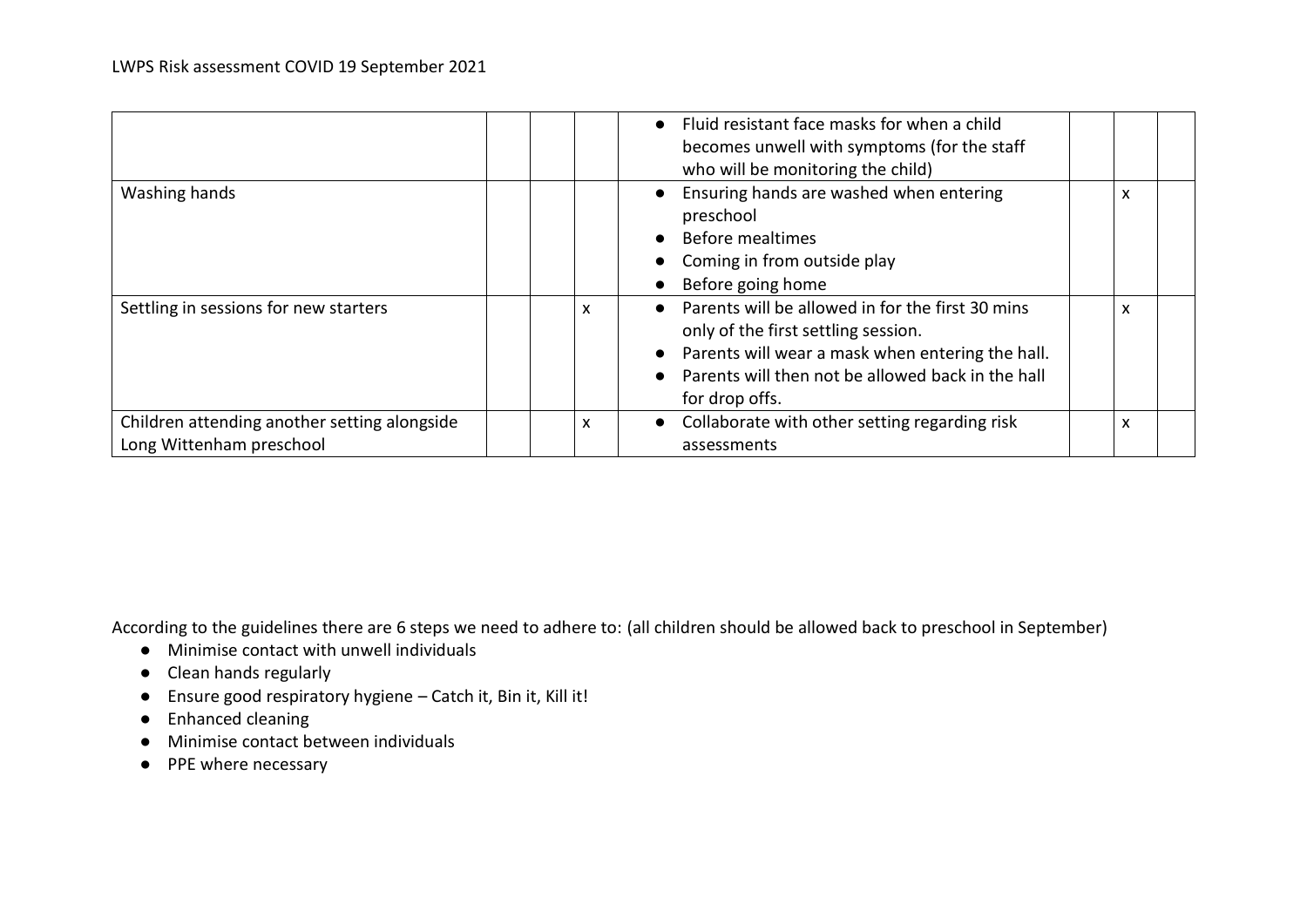Risk assessment for dealing with a child/staff member showing symptoms

| Risk                                                       | Level of risk |   |                | Outcome                                                                                                                                                                                                                                                                                                                                                                                                                                                                                                                                                                                                                     |  | Level of risk |   |  |
|------------------------------------------------------------|---------------|---|----------------|-----------------------------------------------------------------------------------------------------------------------------------------------------------------------------------------------------------------------------------------------------------------------------------------------------------------------------------------------------------------------------------------------------------------------------------------------------------------------------------------------------------------------------------------------------------------------------------------------------------------------------|--|---------------|---|--|
|                                                            |               | M | H              |                                                                                                                                                                                                                                                                                                                                                                                                                                                                                                                                                                                                                             |  | M             | H |  |
| Child with a new temperature and or other<br>symptoms      |               |   | $\pmb{\times}$ | Move the child across to the small side of<br>$\bullet$<br>the hall with the shutters closed off to<br>protect the rest of the staff and children<br>Window / door open onto latch to increase<br>air flow<br>Staff member with the child to wear full<br>PPE including face shield<br>Child emergency contacts to be phoned<br>and child to be collected as quickly as<br>possible<br>Other staff to take all the children into the<br>garden whilst we deep clean the whole<br>hall, toys and surfaces.<br>Child to self-isolate at home for 14 days<br>(child not to return to preschool for 14 days<br>or until tested) |  | X             |   |  |
| Staff member with new temperature and or<br>other symptoms |               |   | X              | Staff to immediately leave the premises<br>Self-isolate for 14 days<br>Other staff to take the children into the<br>garden whilst the hall, surfaces and toys<br>are cleaned.<br>Parents of the children in the staff<br>member's bubble to be informed.<br>Staff member to get tested ASAP<br>$\bullet$                                                                                                                                                                                                                                                                                                                    |  | X             |   |  |